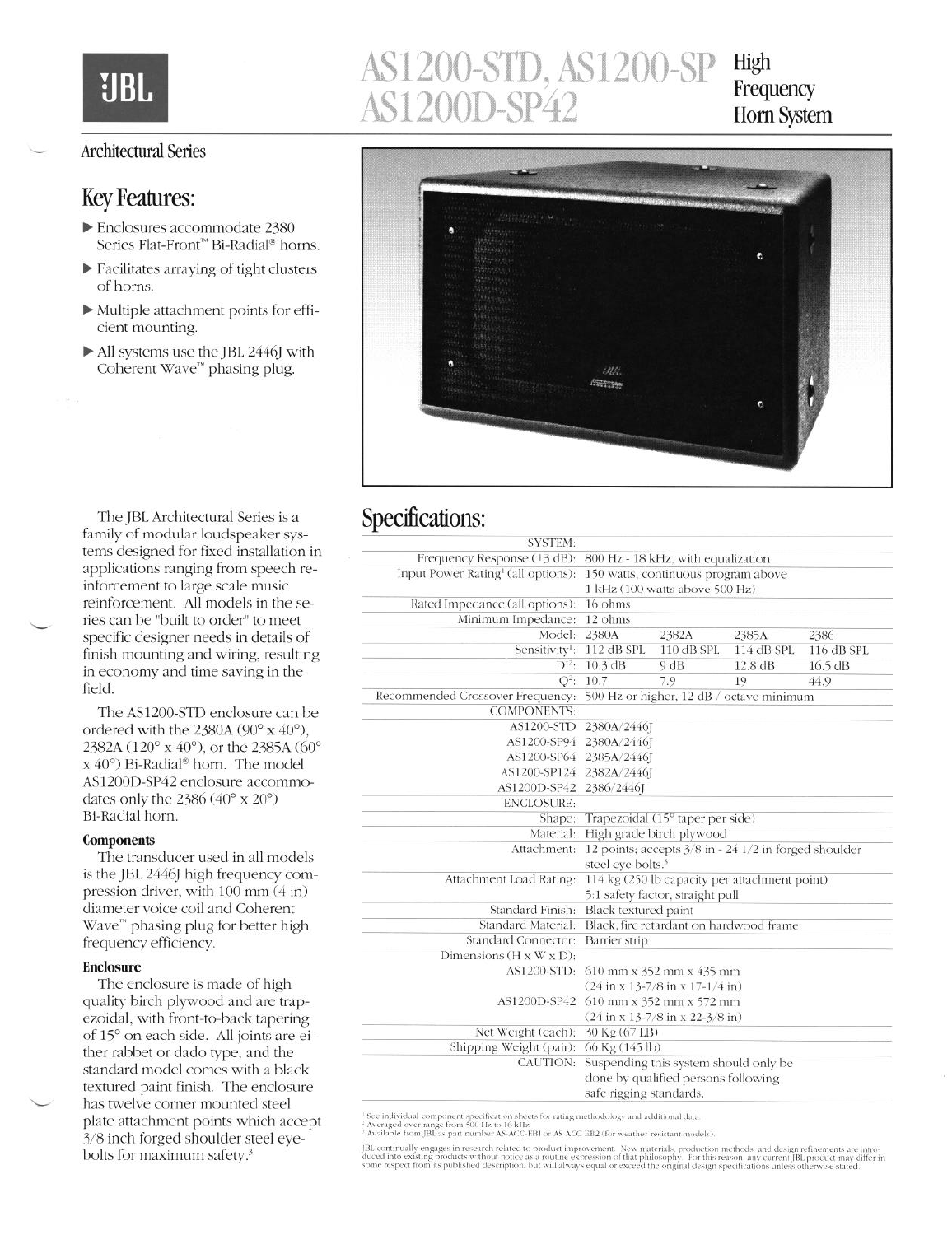# b AS1200-STD, AS1200-Sp, AS12OOD-SP42 High Frequency Horn System

#### **Options**

Optional finishes include a fiberglass covering for increased structural and surface durability, neutral paint which more easily facilitates repainting, and bare wood (premium Finnish birch) which can be stained to meet architectural requirements. The system can also be ordered without attachment points and with other options such as connectors.

For continued field support and recognition of loudspeaker configuration, once an option is incorporated into an Architectural Series product, it is no longer a standard (STD) model, but becomes a special (SP) model. The list of available options is continually growing. Contact JBL Professional for current Option Code offerings, availability, and pricing.

## Architects and Engineers Specifications

The loudspeaker system shall consist of a single compression driver /uniform coverage high frequency horn combination with the specified nominal horizontal and vertical coverage angles. The compression driver shall have a voice coil diameter of not less than 100 mm (4 in), and the program power rating above 1 kHz shall be no less than 150 watts. The enclosure shall be constructed of high grade birch plywood and have a trapezoidal profile with front-toback tapering of 15" per side for facility in arraying.Front to-back depth of any model shall not exceed 572 mm (22-3/8 in).

Mid-band sensitivity (1 W at 1 m) and Directivity Index shall be within 1 dB on the following values:

| Sensitivity: | Directivity Index: |  |
|--------------|--------------------|--|
| 112 dB       | 10.3 dB            |  |
| 110 dB       | 9 dB               |  |
| 114 dB       | 12.8 dB            |  |
| 116 dB       | 16.5 dB            |  |
|              |                    |  |

The system shall be the JBL. Achitectural Series model AS1200, with pertinent horn option. Other systems will be considered as equivalent provided that submitted data from a recognized independent laboratory verifying that the above performance specifications are met.

AS1200-SP94: On axis response, 1 W at 1 m, dashed curve. With power response correction , solid curve.



AS1200-SP94, Directivity vs. Frequency.



AS1200-SP64: On axis response, 1 W at 1 m, dashed curve. With power response correction , solid curve.



AS1200-SP64, Directivity vs. Frequency.